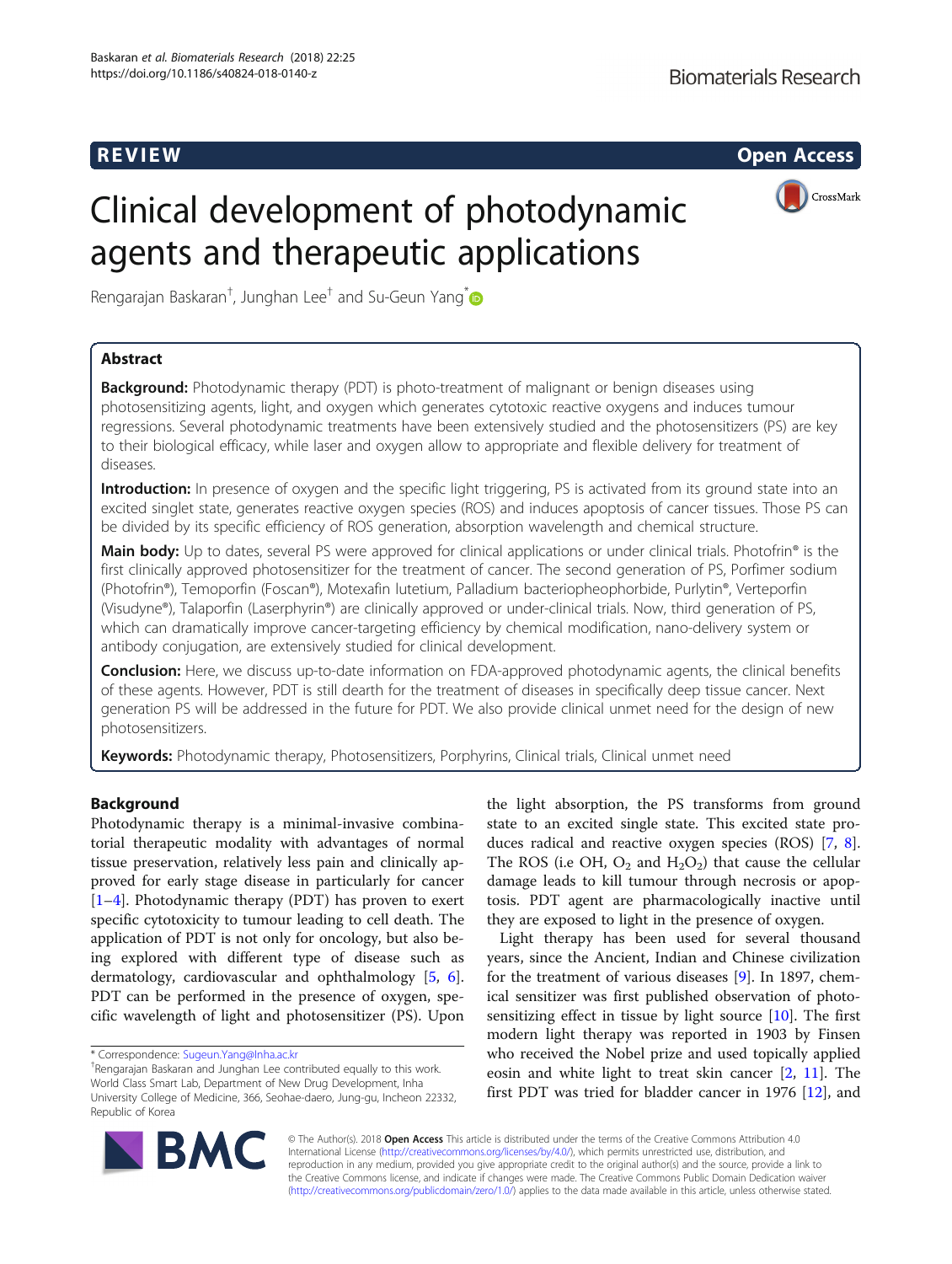other study was conducted for skin and lung tumours were efficient enough to control cancer growth [[13,](#page-6-0) [14](#page-6-0)]. The photofrin, first PDT reagent, was approved in 1993 for the bladder cancer treatment. Currently, photofrin has been approved for various type of cancer by Food and Drug Administration (FDA).

Over the decades, number of studies related to the PDT have been performed for various types of cancer treatment, and few studies were attempted on the human immune system. PDT can be also recommended for pre-malignant type of cancers. However, PDT has disadvantages of photosensitive side effects; inconvenience, and relatively high cost, etc. Light penetrates up to less than centimeter length, and it is difficult to cover large areas. Heterogeneity of response from the variant light penetration depth is known to be another limitation of PDT. In this review, we explore the PDT techniques such as PS, light source and future direction for the treatment of cancer with clinically available PS and potential strategies for enhanced photodynamic effects.

### Principle and mechanism of PDT

PDT works with three keys such as oxygen, light and PS. PDT possesses a multiple-stage process; administration of a PS, selective accumulation of PS to target tumour followed by illumination of light in target site. An appropriate wavelength of light should be selected for the full activation of the PS. Principle of photodynamic and electronic excitation of molecule is explained in modified jablonski diagram shown in Fig. 1 [[15,](#page-6-0) [16\]](#page-6-0). The PS are transferred from its ground state into an excited singlet state under the specific wavelength of light. In presence of oxygen, the excited PS can react with substrates forms radicals or radical ions. Excited triplet state reaction occurs in two types (Fig. 1) (i.e. Type I and II) and generates active radical that causes the cellular damage and

tissue necrosis or apoptosis. Type I pathway occurs when the excited molecules reacts with substrates and it produces cytotoxic species of radicals or radical ions. The excited triplet state PS reacts with molecular oxygen generating singlet oxygen by the energy transfer (Type II) [[17](#page-6-0)].

Normal human tissues are exposed to oxygen levels about 5% ( $\sim$  40 mmHg) which is lower than inspired air. However, oxygen lever may differ based on blood haemoglobulin content. Some of researcher was reported that cancer cells may have low oxygen level and grow faster [[18](#page-6-0)–[21](#page-6-0)]. To overcome this issue nanoparticle or drug delivery system, which can produce singlet oxygen in the presence of light will be another tool for successful PDT. Co-administration of multiple target nanoparticle will be considered in future generation PS for the treatment of cancer. PS selectively up-taken by tumour tissue can escape cellular damage to the normal tissue. The benefit of PDT depends on the nature, property and localization of PSs and illumination conditions.

# Light source

The clinical efficacy of PDT is dependent on dose, exposure time, and delivery mode of light. However, penetration depth is regarded as crucial factor for therapeutic efficacy of PDT. There are several light sources used for PDT, such as ultraviolet light (330-400 nm), red light (600–700 nm) and near infrared (NIR) light (700–1000) [[22\]](#page-6-0). There were different light sources applied based on the PS. However, the PS research are not precise for the treatment of cancer and other disease. If, PS itself works effectively, it would be milestone in cancer research. There was none of literature specified to kills the cancer cells with specific wavelength of light source. Most of the PDT studies were reported that PS was administered intravenous or oral injection and after several hours or

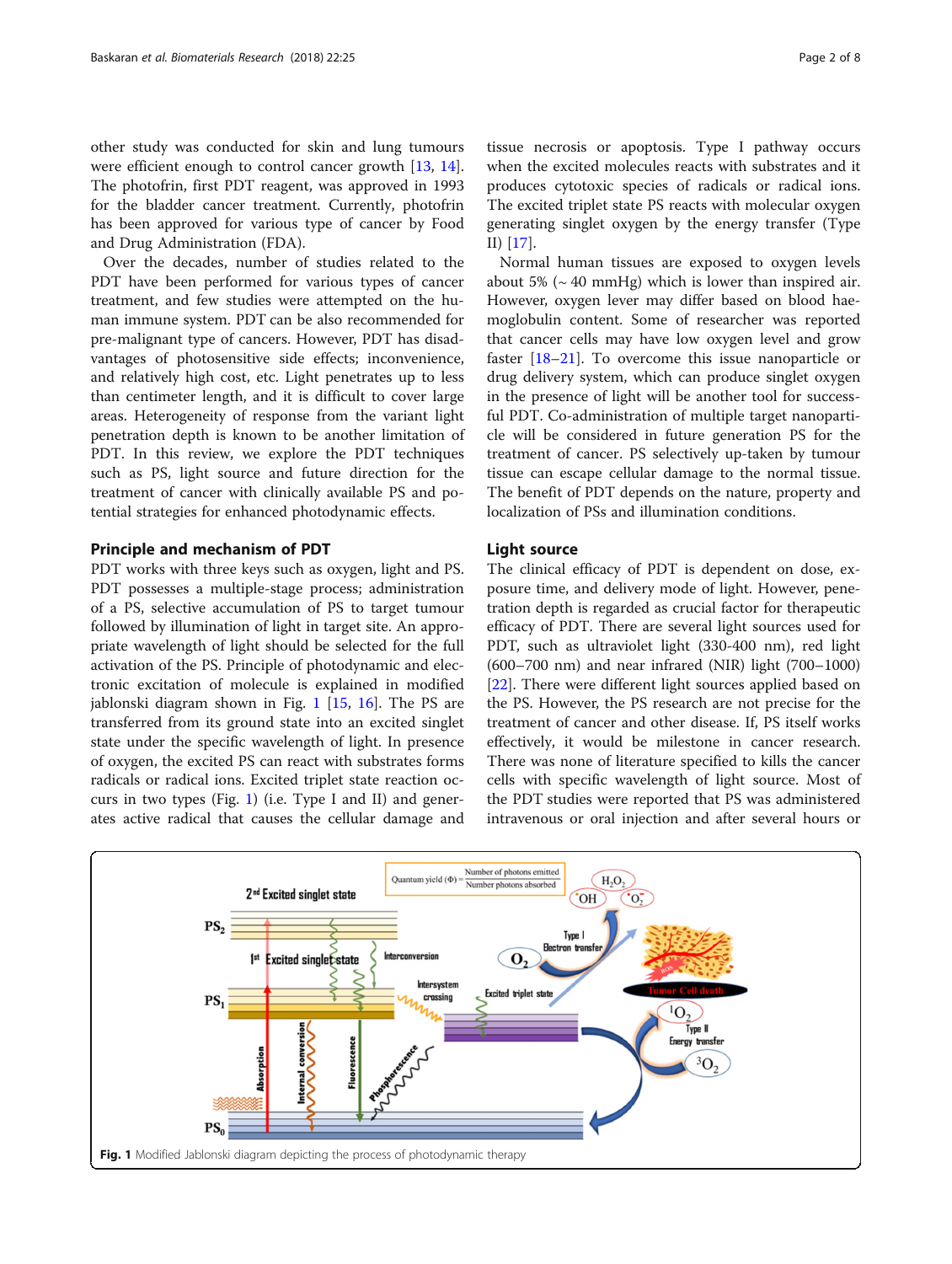days, the tumour is exposed to non-thermal light of the specific wavelength and PS will be activated and kills cancer cells. Light penetration was reported to be  $\sim$ 3 mm underneath of the skin in clinical study. Red and infrared light are penetrating deep tissue than short wavelength. Consequently, longer wavelength light penetrates deep into the tissue and damage the tumour cells [[23\]](#page-6-0). Photo-bleaching can be another issue of PDT treatment. And single shot light source even in the similar clinical case of condition and indication is not always ideal for the PDT, even the same source of PS was applied.

### PSs for anticancer PDT

PSs which generates triplet excited state of energy in the presence of light source are another key factor in photodynamic therapy. After the PDT patients should be warned to avoid exposure of skin and eyes to direct sunlight. Some of PS might last for more than 3 months and patients instructed to avoid day light and wear protective clothing and dark sunglasses when outdoors. Patients should be encouraged to stay at ambient indoor light to facilitate elimination of PS. The PSs are categorized by three basic structures (Fig. 2) such as porphyrin, chlorin, cyanine and other dyes (i.e., Methylene blue, toluidine blue, Rose Bengal and Hypericin). PSs also can be divided with different generation such as first, second and third generation. The next generation of PSs is being developed using carrier system (i.e., Liposome, nanoparticle and monoclonal antibody).



# First generation of PS

Hematoporphyrin and its derivatives are the first generation of PS. Hematoporphyrin was isolated from haemoglobin of red blood cells through concentrated sulfuric acid treatment in 1841 by Schere [[24\]](#page-6-0). Later, hematoporphyrin was further purified in the form of photofrin [\[9](#page-6-0)]. First generation of PS has been widely used for treating different cancers in clinical. However, there was some limitation and intrinsic drawbacks such as poor chemical purity, short wavelength of light, prolonged half-life and intense accumulation in normal tissues, resulting photo-sensitive toxicity [\[25](#page-6-0), [26](#page-6-0)].

# Photofrin®

Photofrin® (Porfimer sodium; Axcan Pharma, Inc.) (Fig. [3a](#page-3-0)) was the first approved PDT agent for the treatment of obstructive esophageal cancer in 1995 [\[27\]](#page-6-0). It is still widely used for PDT for treatment of various cancers; lung cancer, bladder cancer, cervical cancer and etc. [[28,](#page-6-0) [29\]](#page-6-0). Photofrin<sup>®</sup> is injected intravenously, readily accumulates in the tumour environment and irradiated with 630 nm wavelength laser light. Cellular damage caused by Photofrin® is a consequence of the propagation of photodynamic reaction. Photofrin® persists over 2 months after the administration [\[30](#page-6-0)]. During and after Photofrin® treatment, sunlight and other strong light exposure must be avoided. Photofrin® is commercially available in Canada, Japan, United States and European countries.

# Second generation of PS

Second-generation PSs have been improved in the purity, long wavelength absorption, photosensitivity and tissue selectivity. The second-generation PS are fulfilled with several serious drawbacks using first generation PS. First generation PS are not very specific to cancer cells and tend to accumulate in normal tissues as well. First generation PS are not clear rapidly from the human body and it has lack of sensitivity. The second-generation PS are effective and technically superior than first generation PS. Most of second generation PSs are based on porphyrin and chlorin structure. Core-modified second-generation PSs were designed for mitochondrial specific target. Second generation PSs are excited at a long wavelength; therefore, deeper light penetration improves the treatment efficacy. The second-generation PS have been developed over the decades, including Motexafin lutetium (Lutrin® and Lutex®; Pharmacyclics Inc), Temoporfin (Foscan®; Biolitec AG), Palladium bacteriopheophorbide (Tookad<sup>®</sup>; Negma-Lerads), purpurins (Purlytin®), Verteporfin (Visudyne®; Novartis) and protoporphyrin IX precursors (Hex-vix<sup>®</sup>, Metvix<sup>®</sup> and Levulan<sup>®</sup>) (Table [1\)](#page-4-0).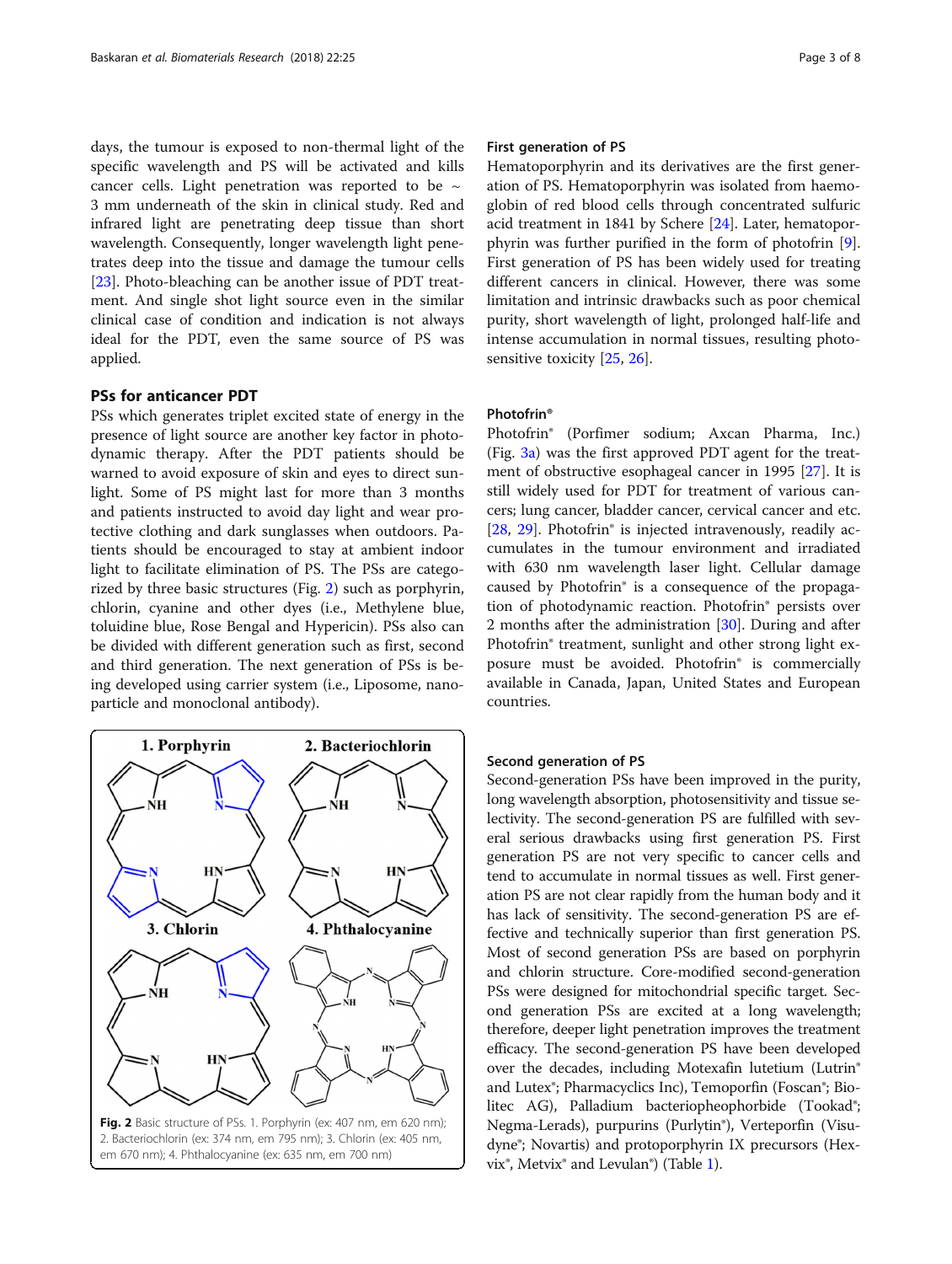<span id="page-3-0"></span>

# Foscan®

Foscan® (Temoporfin; Biolitec) (Fig. 3b) is a second-generation photosensitizing agent, extensively used for treat-ment of head and neck cancer [[31](#page-6-0), [32\]](#page-6-0). Foscan<sup>®</sup> was also selected for the treatment of breast and pancreatic cancer [[33](#page-7-0)–[35](#page-7-0)]. In 2002, Temoporfin was the first sensitizer used for prostate cancer after radiotherapy in a clinical study. Patients were monitored with prostate specific antigen (PSA) measurements and prostate biopsies. PDT study was conducted with fourteen patients using Foscan®. PSA decreased in nine patients and necrosis involved up to 91% of the prostate cross section [[36](#page-7-0), [37](#page-7-0)]. It presents higher tumour selectivity when light excited at specific wavelength of 652 nm. Light must be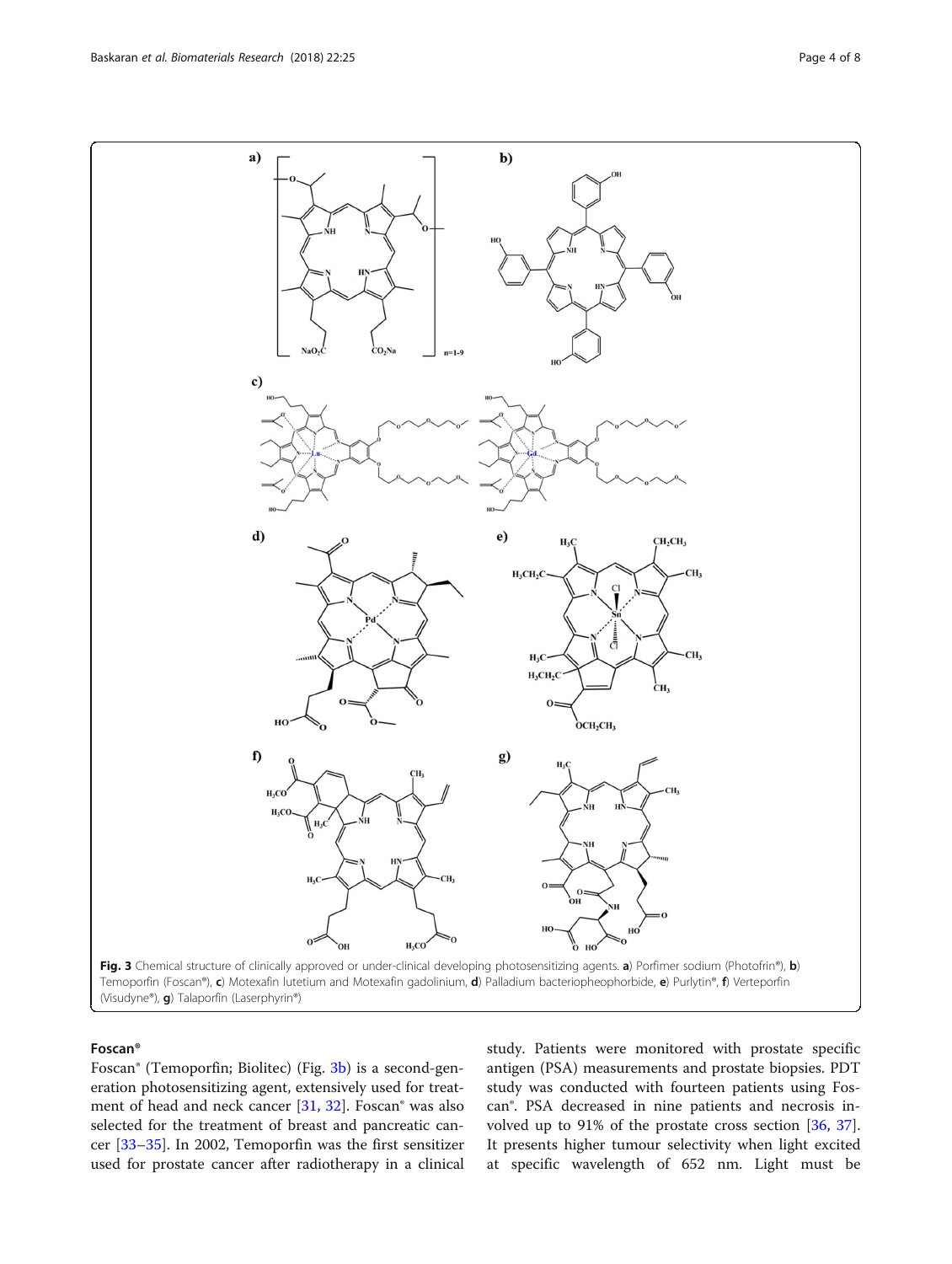|                   | Generic name                               | Excitation Wavelength | Manufacturer            | Application                                                      |
|-------------------|--------------------------------------------|-----------------------|-------------------------|------------------------------------------------------------------|
| First generation  | Clinically approved                        |                       |                         |                                                                  |
|                   | Photofrin <sup>®</sup>                     | 630                   | Axcan Pharma, Canada    | Esophageal cancer, Lung<br>adenocarcinoma, Endobronchial cancer  |
| Second generation | Ameluz®/Levulan®                           | 635                   | DUSA, USA               | Mild to moderate actinic keratosis                               |
|                   | Metvix <sup>®</sup> /Metvixia <sup>®</sup> | 570-670               | Galderma, UK            | Non-hyperkeratotic actinic keratosis and<br>basal cell carcinoma |
|                   | Foscan <sup>®</sup>                        | 652                   | Biolitec, Germany       | Advanced Head and neck cancer                                    |
|                   | Laserphyrin®                               | 664                   | Meiji Seika, Japan      | Early centrally located lung cancer                              |
|                   | Visudyne®                                  | 690                   | Novartis, Switzerland   | Age-related macular degeneration                                 |
|                   | Redaporfin <sup>®</sup>                    | 749                   | Luzitin, Portugal       | Biliary tract cancer                                             |
|                   | Under clinical trails                      |                       |                         |                                                                  |
|                   | Fotolon                                    | 665                   | Apocare Pharma, Germany | Nasopharyngeal, sarcoma                                          |
|                   | Radachlorin                                | 662                   | Rada-pharma, Russia     | skin cancer                                                      |
|                   | Photochlor                                 | 664                   | Rosewell Park           | Head and neck cancer                                             |
|                   | <b>TOOKAD</b>                              | 762                   | Negma-Lerads            | Prostate cancer                                                  |
|                   | Antrin                                     | 732                   | Pharmacyclics           | coronary artery disease                                          |
|                   | Photrex                                    | 664                   | Miravant, USA           | AMD                                                              |
|                   | Talaporfin                                 | 664                   | Meiji Seika, Japan      | colorectal neoplasms, Liver metastasis                           |

<span id="page-4-0"></span>Table 1 Overview of clinically approved and under clinical trials PSs

delivered not less than 90 h and not more than 110 h after Foscan® injection. Multiple course of treatment may be given at the discretion of physician to patients, however, Foscan® recommended minimum interval of 4 weeks between treatments. Clinical study was reported with 35 patients treated with Foscan® for head and neck cancer. PDT resulted in local control achieved up to 60% of patients. The recurrence-free survival rate was more than 50% for all patients almost 1 year [\[38\]](#page-7-0). The treatment of Foscan® may include eye and skin preservation for 6 weeks after the injection. Therapeutic effect of Foscan® is mediated through the generation of ROS in the presence of specific wavelength of light source. Most common side effects with Foscan are headache, haemorrhage, dysphagia and oedema.

# Lutex®

Lutex® (Motexafin lutetium, Pharmacyclics Inc) is a porphyrin-based PS used for the treatment of prostate cancer (Fig. [3c](#page-3-0)). Motexafin lutetium is activated with long wavelength light source with absorption range between 730 and 770 nm, due to macrocyclic modification. In 2008, a phase I clinical trial investigating the effect of Motexafin lutetium was performed against seventeen patients. This study used a wide variation of PS dose, light dose and PS-light interval. The patient treated with high dose of Motexafin lutetium (2 mg/kg), the PSA levels increased at initial and rapidly dropped to baseline. In contrast, low dose of Motexafin lutetium (0.5 mg/kg), did not fall below baseline of PSA level. Suggesting that high dose of Lutex<sup>®</sup> is promising than low dose for PDT [[39\]](#page-7-0). Clinical trials observed the evidence PDT-induced photobleaching in prostate cancer with pre and post treatment of Motexafin lutetium [[40](#page-7-0)].

In another, Motexafin gadolinium (Xcytrin) is expanded metalloporphyrin PS for the treatment of brain metastasis and lung cancer [[41](#page-7-0), [42](#page-7-0)]. Motexafin gadolinium target to tumour cell than normal cell. It generates ROS through the intracellular oxygen and disrupts redox-dependent pathways triggers cell death through apoptosis. Sixty patients were treated with Motexafin gadolinium daily (4.4 mg/kg) for 5 consecutive days per week for intrinsic pontine gliomas. Patients were received intravenous bolus of Motexafin gadolinium and irradiated with standard dose. Clinical trial resulted in 18% of one-year event-free survival and 53% of overall survival. The addition of Motexafin gadolinium did not improve the survival of pediatric patients for 6 weeks with standard irradiation  $[43, 44]$  $[43, 44]$  $[43, 44]$  $[43, 44]$ . But it was not approved from FDA for non-small cell lung cancer patients with brain metastases [\[41](#page-7-0)].

# Tookad®

Tookad® (Palladium bacteriopheophorbide, Negma Lerads/Steba Biotech) (Fig.  $3d$ ) is a second-generation PS and it is commonly used as vascular targeted PDT [[45](#page-7-0)– [47\]](#page-7-0). Tookad<sup>®</sup> is activated at a relatively long wavelength of 762 nm which permits deep tissue penetration. After light activation, Tookad<sup>®</sup> undergoes systemic circulation and leads to the intravascular generation of super oxide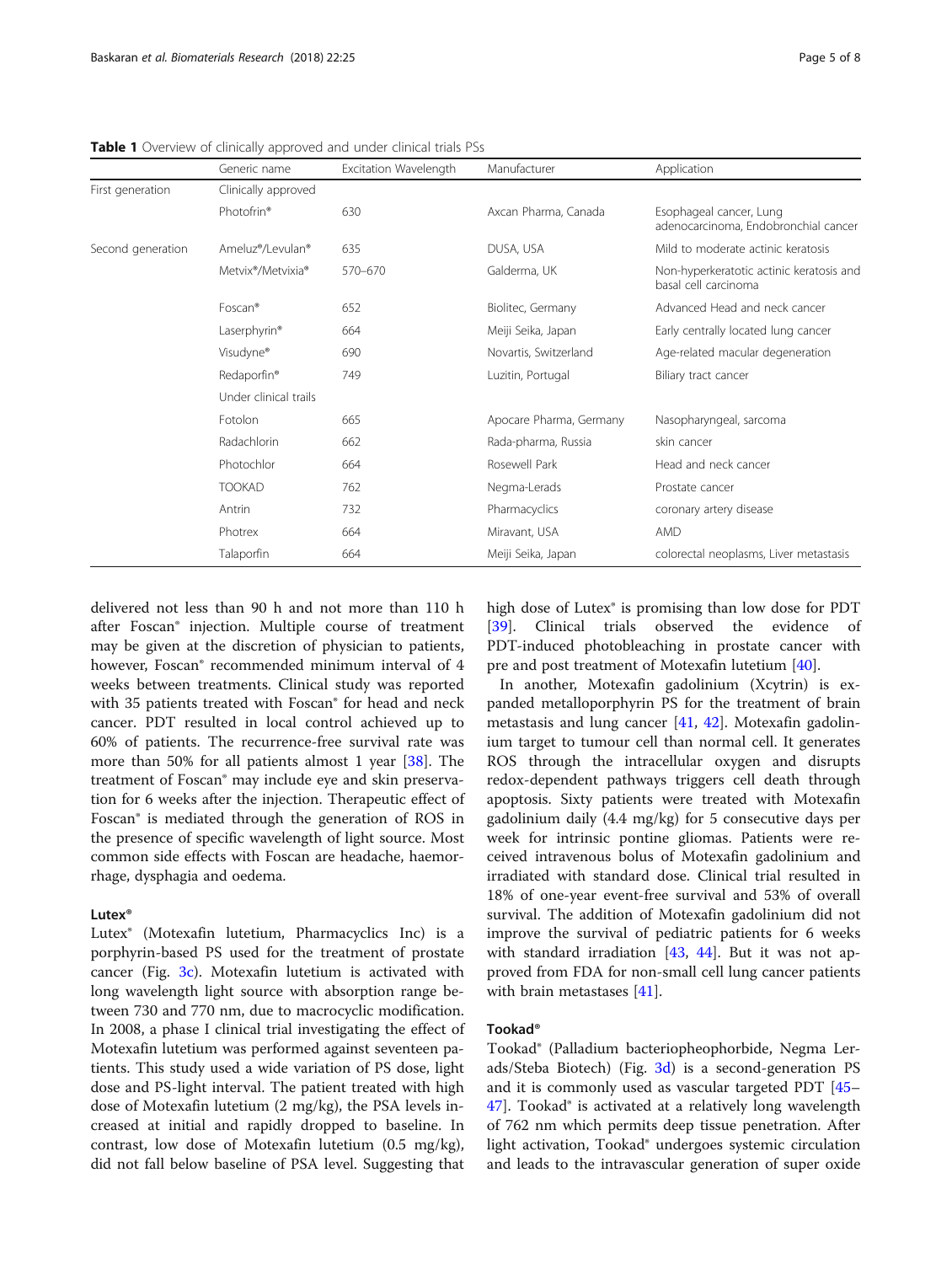and hydroxyl radicals and kills cancer. Several studies reported safety evaluation with no serious adverse effect [[48,](#page-7-0) [49](#page-7-0)]. Tookad<sup>®</sup> was tried for the treatment prostate cancer in phase II and III [[50,](#page-7-0) [51](#page-7-0)]. For the treatment of prostate cancer, Tookad® is administered as a single dose intravenous injection for 10 min. Tookad® has the practical advantage that light may be instantaneously delivered during or just after injection. Tookad<sup>®</sup> is accumulated selectively in tumour blood vessels and quickly cleared from the body within short time. Tookad has fast clearance (half-life  $\sim$  0.02–0.03 h) and it is retained in the tumour vascular until clearance and then induce tissue phototoxic, leading to tumour vessel destruction and death [[52](#page-7-0)]. Higher dose of Tookad® can cause skin sensitivity, but it is greatly reduced by quick elimination rate [\[53\]](#page-7-0).

#### Purlytin®

Purlytin® is a chlorin based PS. Phase I/II clinical trials was performed for the treatment of breast cancer and Kaposi's sarcoma in patients. Three patients were treated with a single dose Purlytin® (Tin ethyl etiopurpurin, Fig. [3e\)](#page-3-0) for Kaposi's sarcoma. One day later, the patients were exposed to a laser at 664 nm. Effect of Purlytin® was maintained up to 6 months [[54](#page-7-0)]. In 1998, a phase II/III clinical study was performed for treatment of breast cancer. After 6 months follow-up, complete response was achieved over 90% patients. There was no observed systemic toxicity [[55](#page-7-0)]. Putrlytin® has drawback of dark toxicity and photosensitivity.

### Visudyne®

Visudyne® (Verteporfin, Novartis) is a benzoporphyrin derivative of verteporfin (Fig. [3f](#page-3-0)) Verteporfin therapy is considered as a first-line therapy for serious ocular diseases; age-related macular degeneration and myopic choroidal neovascularization [[56,](#page-7-0) [57\]](#page-7-0). For the cancer treatment, Verteporfin is administrated by intravenously and activated by red-shifted and intensified laser absorption with 690 nm wavelength. The elimination half-life of Verteporfin is approximately 5–6 h. The tissue penetration is 50% greater than photofrin® under the activation of long wavelength (690 nm). After verteporfin PDT frequently reported injection site reactions, including pain, oedema, inflammation, haemorrhage, discolouration. Patients were resulted visual impairment such as blurred, fuzzy vision, photopsia, reduced visual acuity and visual field defects, including scotoma and black spots. Verteporfin efficiently induced tumour necrosis even in the advanced pancreatic cancer [[58\]](#page-7-0).

# Laserphyrin®

Laserphyrin® (Talaporfin) is a mono-L-aspartyl chlorin and it was approved in Japan in 2004 as a PDT for lung cancer. Laserphyrin® was also employed for early head and neck cancer patients. Laserphyrin® (Fig. [3g\)](#page-3-0) is injected intravenously, irradiated superficially with laser at wavelength of 664 nm. Tumour tissue samples were obtained for the measurement of fluorescence intensity and Magnetic Resonance Imaging (MRI). They marked the boundary between tumour (contrast) and normal tissue (non-contrast). Contrast enhanced region exhibited strong fluorescence intensity than non-contrast enhanced regions, confirmed an increasing trend of fluorescence intensity within tumour cell [\[59](#page-7-0), [60\]](#page-7-0). Talaporfin PDT achieved better therapeutic response rate about 80% in over the year. Talaporfin is going through the phase II trial for the treatment of colorectal neoplasms and liver metastasis.

# Third generation

PDT has uncovered a wide variety of agents some of which are effective at high level oxygen release and targeting cancer cells, with less targeting of healthy ones. Third generation photosensitizer is being developed, but still not fertile. The second-generation PSs has several critical issues such as poor water-solubility, body clearance rate and photo-bleaching. Second-generation PSs did not show enough tumour selectivity. Many studies focus on third generation PSs that shows higher tumour specificity with long-wavelength light activation. This can be achieved by conjugation or encapsulation of exist PS in carriers that can delivered to the target tissue [\[61](#page-7-0)–[63](#page-7-0)]. Novel third-generation PS conjugation with antibodies are developed for specific tumour tissue target [[64](#page-7-0), [65\]](#page-7-0).

Development of PS are still do not have the fully finished literature or research and it seems early days on deeper located cancers. Downsides of the earlier PS drugs were that they do have side-effects such as allergic reactions, nausea and inflammation etc. [[66\]](#page-7-0). They also can interlock on to surrounding healthy cells and kills simultaneously. Most exciting PS are developing from the natural agents such as chlorophyll compounds allows penetration into deeper levels in the body, which has a similar structure of haemoglobin [[67\]](#page-7-0). Thus, it can circulate in the blood stream to almost any location. They don't need deeper penetration of light; cancer cells are simultaneously targeted throughout the body. It may be able to knock out cancer cells all over the body with target delivery and not just the primary tumour but all the secondaries type of cancer.

### Conclusions

Despite of many advanced research and preclinical studies the translational status of PDT remains unsatisfactory. In any cases, the key source of PDT should be optimized by adjustment of parameters such as input dose, intra-tumoural drug levels, light source, and tissue oxygen condition. The ideal PS are chemically pure,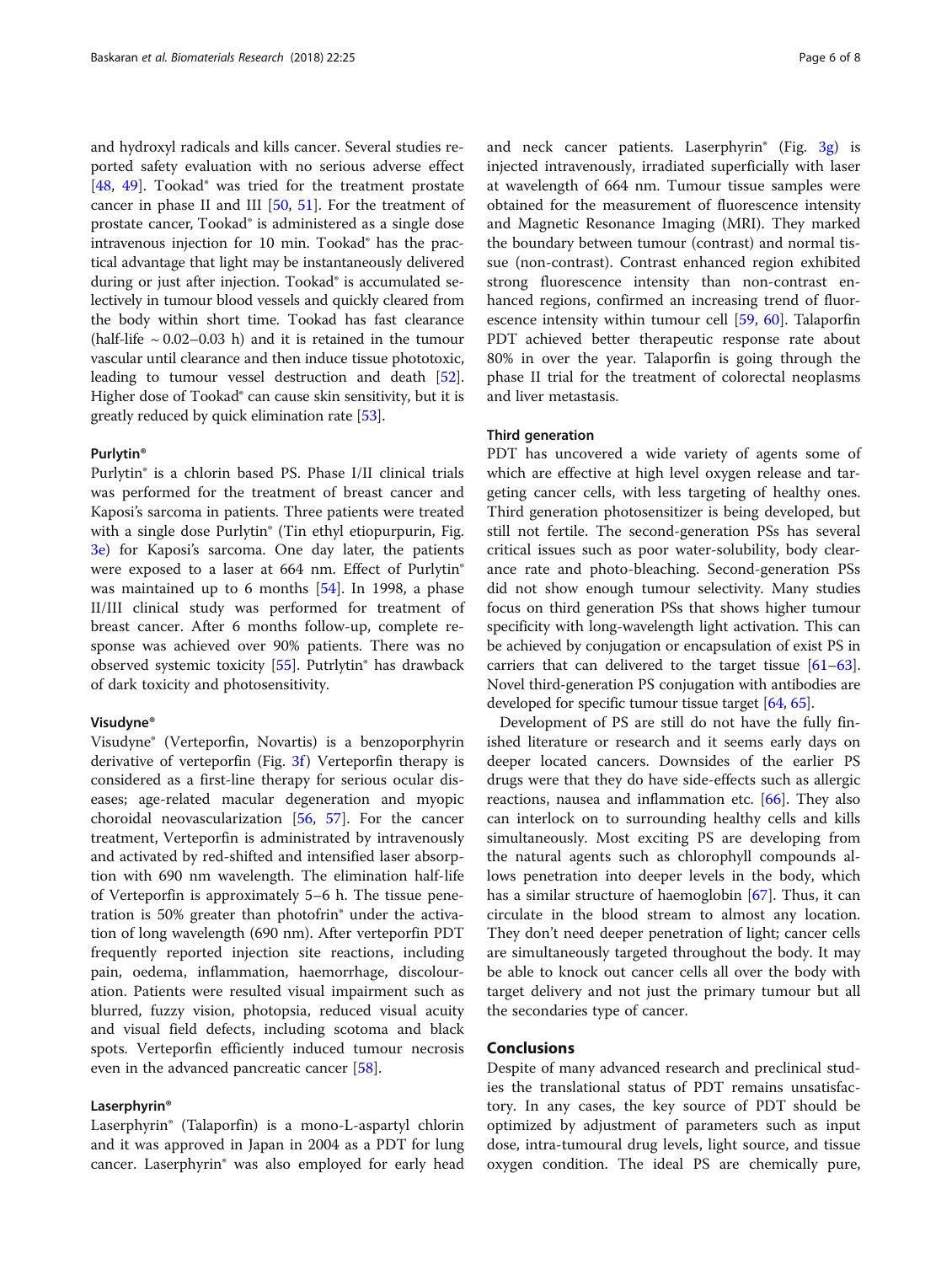<span id="page-6-0"></span>miscible and stable in body fluids. And it is necessary to develop novel PSs with multifunctional capability for advanced cancer therapy. We have attempted to provide an information of currently developed and clinically available PSs. Development of a versatile with efficient PS composes are applicable for bioimaging and PDT in the future. As reviewing the various PDT techniques and potential strategies for enhanced photodynamic effects, it is expected that this information can offer the direction for the development of next generation of PDT reagent.

#### Acknowledgements

This work was supported by Korea Research Fellowship Program and Basic Science Research Program through the National Research Foundation of Korea (NRF) funded by the Ministry of Science and ICT (2017R1A2A2A07001272, 2016H1D3A1938159, 2017R1D1A1B03035654 and 2018R1A6A1A03025523) and partly supported by WCSL (World Class Smart Lab) research grant (57350-01) directed by Inha University.

#### Funding

Basic Science Research Program and Korea Research Fellowship Program through the National Research Foundation of Korea (NRF) (2017R1A2A2A07001272, 2016H1D3A1938159, 2017R1D1A1B03035654 and 2018R1A6A1A03025523) and WCSL (World Class Smart Lab) research grant directed by Inha University.

#### Availability of data and materials

Not applicable because this is a review article and no data were newly generated.

#### Authors' contributions

The manuscript was mainly designed by RR and JL, and written through contributions of all authors. All authors read and approved the final manuscript.

#### Ethics approval and consent to participate

Not applicable.

#### Consent for publication

All authors have consented to the submission of this manuscript for publication.

#### Competing interests

The authors declare that they have no competing interests.

#### Publisher's note

Springer Nature remains neutral about jurisdictional claims in published maps and institutional affiliations.

### Received: 12 July 2018 Accepted: 11 September 2018 Published online: 26 September 2018

#### References

- 1. Usuda J, Kato H, Okunaka T, Furukawa K, Tsutsui H, Yamada K, et al. Photodynamic therapy (PDT) for lung cancers. J Thorac Oncol. 2006;1:489– 93.
- 2. Dolmans DE, Fukumura D, Jain RK. Photodynamic therapy for cancer. Nat Rev Cancer. 2003;3:380–7.
- 3. Brown SB, Brown EA, Walker I. The present and future role of photodynamic therapy in cancer treatment. Lancet Oncol. 2004;5:497–508.
- Pandey RK, Goswami LN, Chen Y, Gryshuk A, Missert JR, Oseroff A, et al. Nature: a rich source for developing multifunctional agents. Tumor-imaging and photodynamic therapy. Lasers Surg Med. 2006;38:445–67.
- Leman JA, Morton CA. Photodynamic therapy: applications in dermatology. Expert Opin Biol Ther. 2002;2:45–53.
- 6. Photodynamic therapy with verteporfin for age-related macular degeneration. American Academy of ophthalmology. Ophthalmology. 2000; 107:2314–7.
- 7. Rubio N, Rajadurai A, Held KD, Prise KM, Liber HL, Redmond RW. Real-time imaging of novel spatial and temporal responses to photodynamic stress. Free Radic Biol Med. 2009;47:283–90.
- 8. Kolarova H, Nevrelova P, Tomankova K, Kolar P, Bajgar R, Mosinger J. Production of reactive oxygen species after photodynamic therapy by porphyrin sensitizers. Gen Physiol Biophy. 2008;27:101–5.
- 9. Daniell MD, Hill JS. A history of photodynamic therapy. Aust N Z J Surg. 1991;61:340–8.
- 10. Kou J, Dou D, Yang L. Porphyrin photosensitizers in photodynamic therapy and its applications. Oncotarget. 2017;8:81591–603.
- 11. Evensen JF. The use of porphyrins and non-ionizing radiation for treatment of cancer. Acta Oncol. 1995;34:1103–10.
- 12. Kelly JF, Snell ME. Hematoporphyrin derivative: a possible aid in the diagnosis and therapy of carcinoma of the bladder. J Urol. 1976;115:150–1.
- 13. Hayata Y, Kato H, Konaka C, Ono J, Takizawa N. Hematoporphyrin derivative and laser photoradiation in the treatment of lung cancer. Chest. 1982;81: 269–77.
- 14. Dougherty TJ, Kaufman JE, Goldfarb A, Weishaupt KR, Boyle D, Mittleman A. Photoradiation therapy for the treatment of malignant tumors. Cancer Res. 1978;38:2628–35.
- 15. Castano AP, Demidova TN, Hamblin MR. Mechanisms in photodynamic therapy: part one-photosensitizers, photochemistry and cellular localization. Photodiagn Photodyn Ther. 2004;1:279–93.
- 16. Vileno B, Sienkiewicz A, Lekka M, Kulik AJ, Forró L. In vitro assay of singlet oxygen generation in the presence of water-soluble derivatives of C60. Carbon. 2004;42:1195–8.
- 17. Foote CS. Mechanisms of photosensitized oxidation. Science. 1968;162:963– 70.
- 18. Vaupel P, Hockel M, Mayer A. Detection and characterization of tumor hypoxia using pO2 histography. Antioxid Redox Signal. 2007;9:1221–35.
- 19. Nordsmark M, Bentzen SM, Overgaard J. Measurement of human tumour oxygenation status by a polarographic needle electrode. An analysis of inter- and intratumour heterogeneity. Acta Oncol. 1994;33:383–9.
- 20. Cui J, Mao X, Olman V, Hastings PJ, Xu Y. Hypoxia and miscoupling between reduced energy efficiency and signaling to cell proliferation drive cancer to grow increasingly faster. J Mol Cell Biol. 2012;4:174–6.
- 21. McKeown SR. Defining normoxia, physoxia and hypoxia in tumoursimplications for treatment response. Br J Radiol. 2014;87:20130676.
- 22. Meuthen D, Rick IP, Thunken T, Baldauf SA. Visual prey detection by nearinfrared cues in a fish. Die Naturwissenschaften. 2012;99:1063–6.
- 23. Keereweer S, Van Driel PB, Robinson DJ, Lowik CW. Shifting focus in optical image-guided cancer therapy. Mol Imaging Biol 2014; 16:1–9.
- 24. Rasmussen-Taxdal DS, Ward GE, Figge FH. Fluorescence of human lymphatic and cancer tissues following high doses of intravenous hematoporphyrin. Surg Forum. 1955;5:619–24.
- 25. Allison RR, Bagnato VS, Cuenca R, Downie GH, Sibata CH. The future of photodynamic therapy in oncology. Future Oncol. 2006;2:53–71.
- 26. Bellnier DA, Greco WR, Loewen GM, Nava H, Oseroff AR, Dougherty TJ. Clinical pharmacokinetics of the PDT photosensitizers porfimer sodium (Photofrin), 2-[1-hexyloxyethyl]-2-devinyl pyropheophorbide-a (Photochlor) and 5-ALA-induced protoporphyrin IX. Lasers Surg Med. 2006;38:439–44.
- 27. Reynolds T. Photodynamic therapy expands its horizons. J Natl Cancer Inst. 1997;89:112–4.
- 28. Allison RR, Sibata CH. Oncologic photodynamic therapy photosensitizers: a clinical review. Photodiagn Photodyn Ther. 2010;7:61–75.
- 29. Breskey JD, Lacey SE, Vesper BJ, Paradise WA, Radosevich JA, Colvard MD. Photodynamic therapy: occupational hazards and preventative recommendations for clinical administration by healthcare providers. Photomed Laser Surg. 2013;31:398–407.
- 30. Schweitzer VG. PHOTOFRIN-mediated photodynamic therapy for treatment of early stage oral cavity and laryngeal malignancies. Lasers Surg Med. 2001; 29:305–13.
- 31. Lou PJ, Jager HR, Jones L, Theodossy T, Bown SG, Hopper C. Interstitial photodynamic therapy as salvage treatment for recurrent head and neck cancer. Br J Cancer. 2004;91:441–6.
- 32. Story W, Sultan AA, Bottini G, Vaz F, Lee G, Hopper C. Strategies of airway management for head and neck photo-dynamic therapy. Lasers Surg Med. 2013;45:370–6.